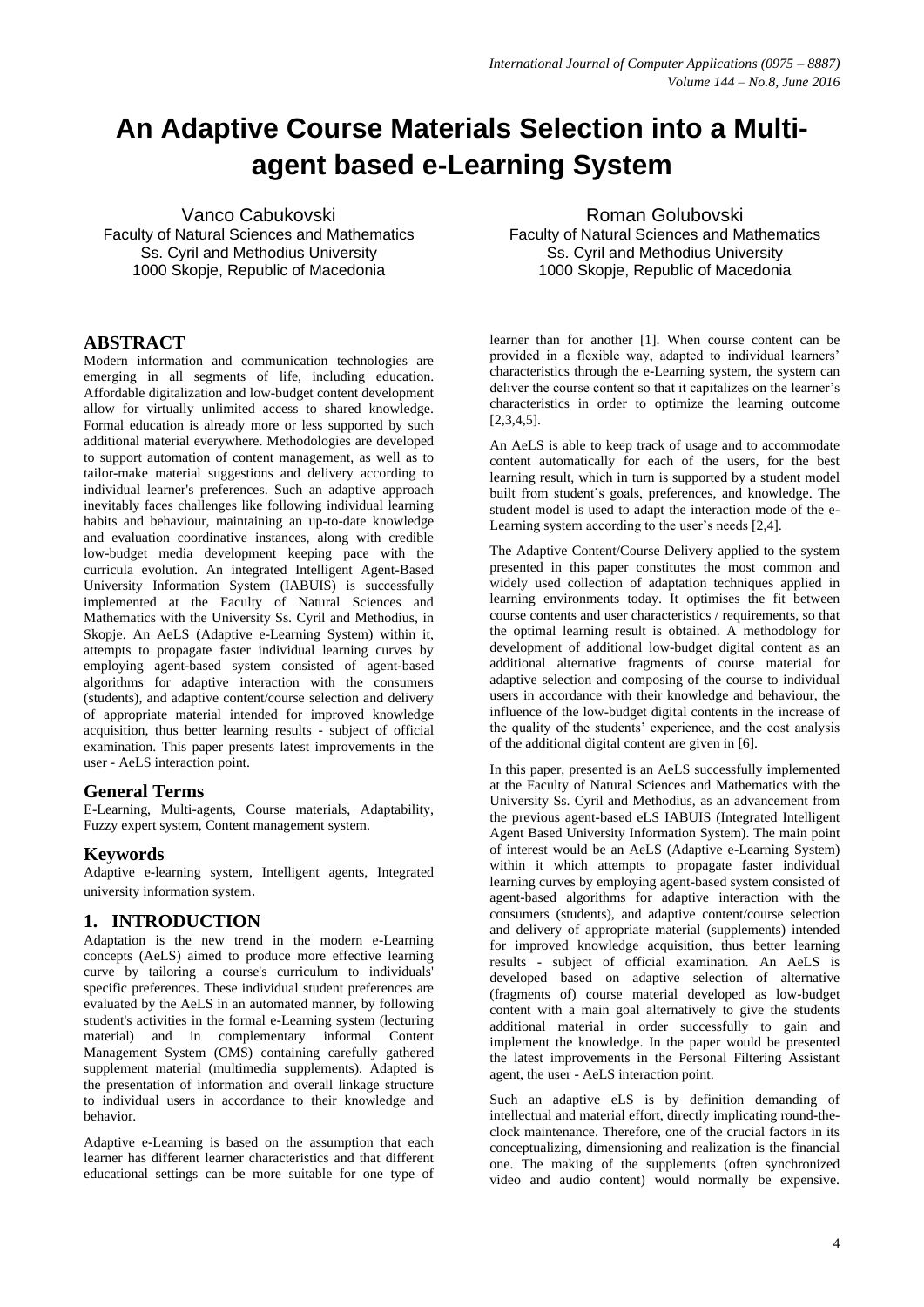However, required technologies are already affordable at little or no cost at all - usually open source or freeware, thus allowing for cheap low-budget multimedia production. These circumstances support the CMS of the below described AeLS to be continuously updated and maintained according to the trended requirements. This kind of low-budget CMS proves almost immediately efficiency and usefulness in supporting students' advancement in their studies through successful overcoming the learning curriculum in both the theoretical as well as the practical courses like Object and Visual Programming, Compilers, etc.

# **2. AN INTEGRATED INTELLIGENT UNIVERSITY INFORMATION SYSTEM (IABUIS)**

The model of IABUIS includes four processes: student administrative information management, library information management, e-learning information management and university administrative information management process. The IABUIS is an e-university environment in a provision of adaptive agent based e-learning concepts, technology and digital content unification, digital libraries standardization and information management integration [7, 8, 9, 10, 11].

The IABUIS system was created as an integrated system, aiming to computerize all university processes at our faculty. In our model, each subdivision (institute or department) is represented by an Intranet, while all subdivisions together constitute the University Intranet. The University Intranet with a few external connections consist the University Extranet which is connected to the Internet on several points.

The client–server architecture is used for the university information system. Professors and university staff have many different type of work to prepare. University resources (time, money, classrooms etc.) need to be allocated in a detailed manner by staff. Scheduling and planning of exams must be done in exact time by professors. The huge production of teaching material, administrative and teaching data and library's collections are integrated on university level in knowledge and information university system, fully standardized and made compatible on state and global level [9].

## **3. THE ADAPTIVE E-LEARNING SYSTEM - AELS**

The structure of the adaptive e-learning system with an embedded agent infrastructure is presented with the following model in figure 1. It is an adaptive agent based extension to the existing distance educational system MATHEIS (MATHematical Electronic Interactive System). MATHEIS is an educational system for learning mathematics and informatics for pupils and students [11, 12]. This system has been successfully integrated into ORACLE iLearning management system at the Faculty of Natural Sciences and Mathematics in Skopje and extended into Sakai e-learning environment. And a CMS (Content Management System) is integrated with the two, to host multimedia supplements to existing courses.



**Figure 1: The AeLS structure**

An agent extension of MATHEIS empowers the system with the following features: monitoring the students behavior and interests at the system; determining the student's skill level; enabling cooperative task resolution among students; enabling different views of the services and content according to the student's skills and requirements (adaptability); notifying the students when the newest tests for appropriate level are available; presenting the tests to the students and estimating the received results; automatically updating of the student's levels depending on the estimated results, etc..

The general idea behind this concept is to provide the students with supplemental material in support to steeper learning curves, submitted to the AeLS via the CMS, and approved by the lecturers. The CMS is constantly monitoring the overall progress of all students with their semestral courses and updates the supplements ranking list accordingly. Students are also evaluated periodically through test examination and ranked accordingly. Adaptation is then implemented with an algorithm which basically suggests higher ranked supplements set to lower ranking students, and more relaxed content to higher ranking students. This adaptive aspect of the eLS (AeLS) is implemented by the PFA subsystem.

## **3.1 The MATHEIS subsystem**

The agent-based structure of the AeLS core (MATHEIS Multi-Agent Subsystem) is given in figure 2.

The system is able adaptively to assist into filtering of the educational material according to the UPA (User Profile Agent) and student's activities in the communication with MATHEIS basic services recorded by the PAA (Personalized Activity Agent). The Personalized Content Viewing Agent (PCVA) is responsible for the adaptive interaction and adaptive content/course delivery – this enhances the usability of material and thus make the e-Learning system more effective, which improves the students' acquisition of knowledge and lead to better learning results. All three agents collaborate among them sharing distributed agent knowledge and learning rules [13, 14].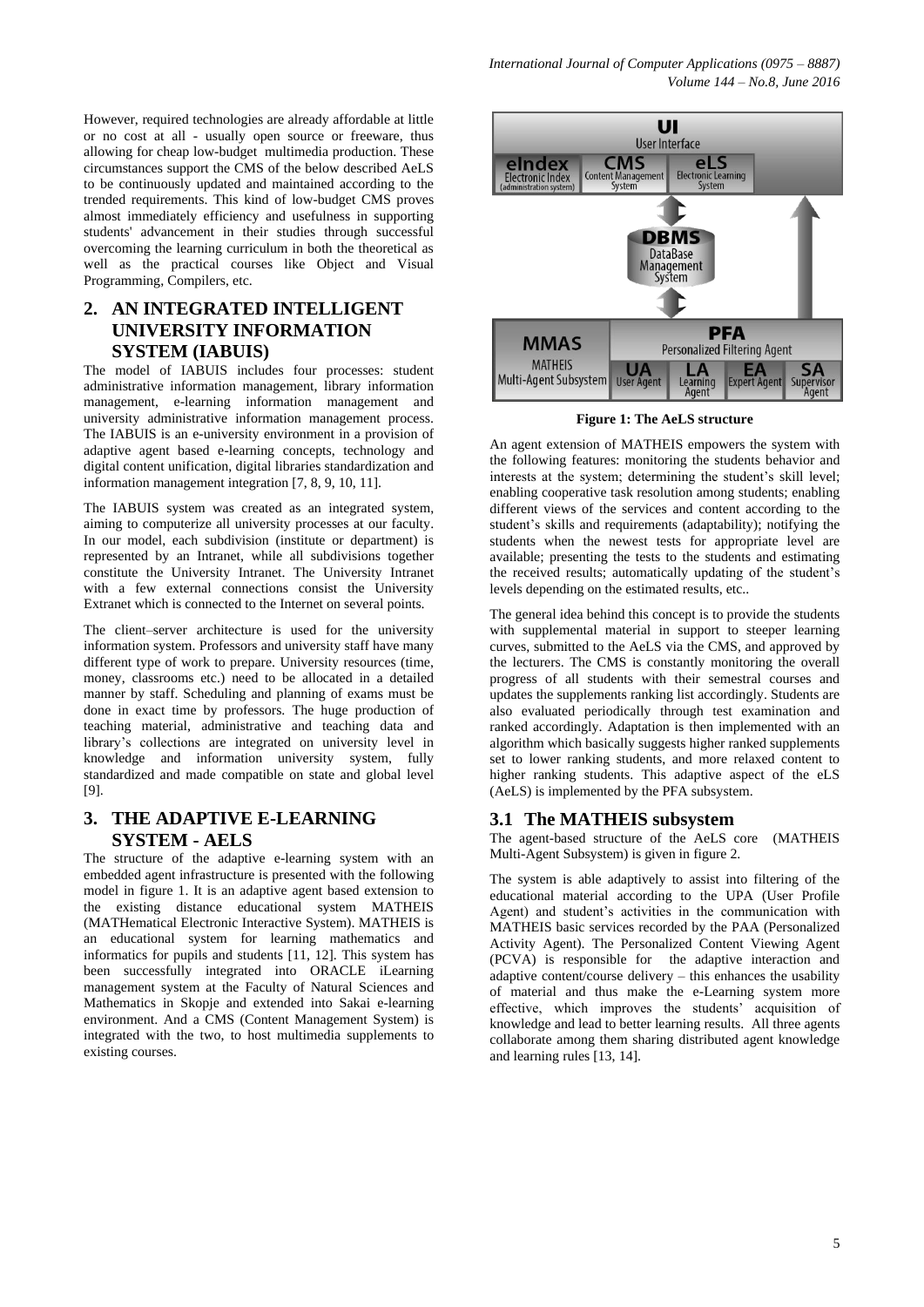

**Figure 2: The agent-based structure of MATHEIS**

The Mediator is responsible for the student learning model, database of the student's grades, degree levels, preferences, abilities, aptitudes, etc. This agent communicates with the Mediator knowledge database, generated during the educational process on the system.

The Personalized Filtering Assistant (PFA) segment follows the student's activities. It is responsible for the adaptive selection and display of the content and adaptive interaction. The PFA is trained for each student to make the right content selection appropriate to the student's abilities and aptitudes. Since the student's abilities and aptitudes are not assumed to be constant overtime, the system is able via pre-selected tests to notice that the student's abilities and aptitudes have been changed. The system adapts its behavior in response to these changes.

#### **3.2 Functional MMAS structure**

MMAS (MATHEIS Multy-Agent System) as shown in figure 3 is consisted of four conceptual subsystems: The User Agents Community; the Level Maintenance Subsystem; the Supervisory Subsystem and the Fuzzy Expert Subsystem. For detailed description of the structure of MMAS as well as relations between agents in MMAS read [8].



#### **Figure 3: Relationship among the MMAS functional components**

The User Agent Community subsystem is consisted of agents representing every particular user registered in the system. It serves as an interface between the users and the MMAS. UA adapts the user view through filtering according to evaluated level.

The Level Maintenance Subsystem is wrapped around a single agent called Level Agent (LA). LA evaluates and maintains

the user levels and the user levels database. The LA is triggered by the UA to determine the current user level. It maintains the user level database, so is also able to track the history of level variations for every user.

The Supervisory Subsystem is also consisted of a single Supervisor Agent (SA) monitoring and coordinating the rest of the agents, making suggestions about user levels, notifying for new test arrival, maintaining the test database, and analyzing the results database. It is responsible and for adaptive interaction and adaptive content/course delivery.

The Fuzzy Expert System is driven by the Expert Agent associated with its Knowledge database of fuzzy rules for estimation of the user results and determination of the user's appropriate level.

#### **3.3. The Personal Filtering Assistant Agent**

The adaptive behaviour of a learning environment is implemented in the PFA agent, and has numerous manifestations. The broad and partially overlapping categories are: adaptive interaction, adaptive content/course delivery, content discovery and assembly, and adaptive collaboration support.

The Adaptive Content/Course Delivery applied to the system optimises the fit between course contents and user characteristics / requirements, so that the optimal learning result is obtained.

The fundamental task of the PFA agent is to continuously evaluate both, the individual knowledge level of each student as (s)he advances through the course's curricula on one hand, as well as the "most appropriate" supplement material that had proved to be most helpful for that particular student level, on the other hand. So basically, parallel ranking lists of students (by level) and supplements (by significance) are maintained and used for matching against each other, in direct support of the adaptation process itself.

## **4. THE ROLE OF THE CONTENT MANAGEMENT SYSTEM**

The supplements (portions of particular course supporting/related content) are multimedia units managed in the Database (DBMS) by a Content Management System (CMS). The CMS is integrated in the faculty's AeLS with its own UI through which its portion of the integrated DB is updated and maintained. Anybody can submit a supplement, however only a course corresponding lecturer can admit it for usage after reviewing it.

The CMS just like any other DBMS software archives every single action within its working domain in detailed log files containing: the action itself (upload, download, approved, etc.); the user who performed it (student, lecturer); the content (supplement) affected; timestamp of the action, etc. These detailed logs allow for the PFA to keep track of what supplement had been downloaded by which student within a certain course. The PFA also uses the eIndex system to keep track of which students had passed certain exams and with what grades. By combining these DB entries with the CMS logs the PFA can easily calculate a precise contribution of every single supplement to students' success of its corresponding course.

Calculated contribution of all supplements belonging to same course allows the PFA to build and maintain a supplements list ranking highest those that contribute most, i.e. downloads that helped most students to pass examination and/or with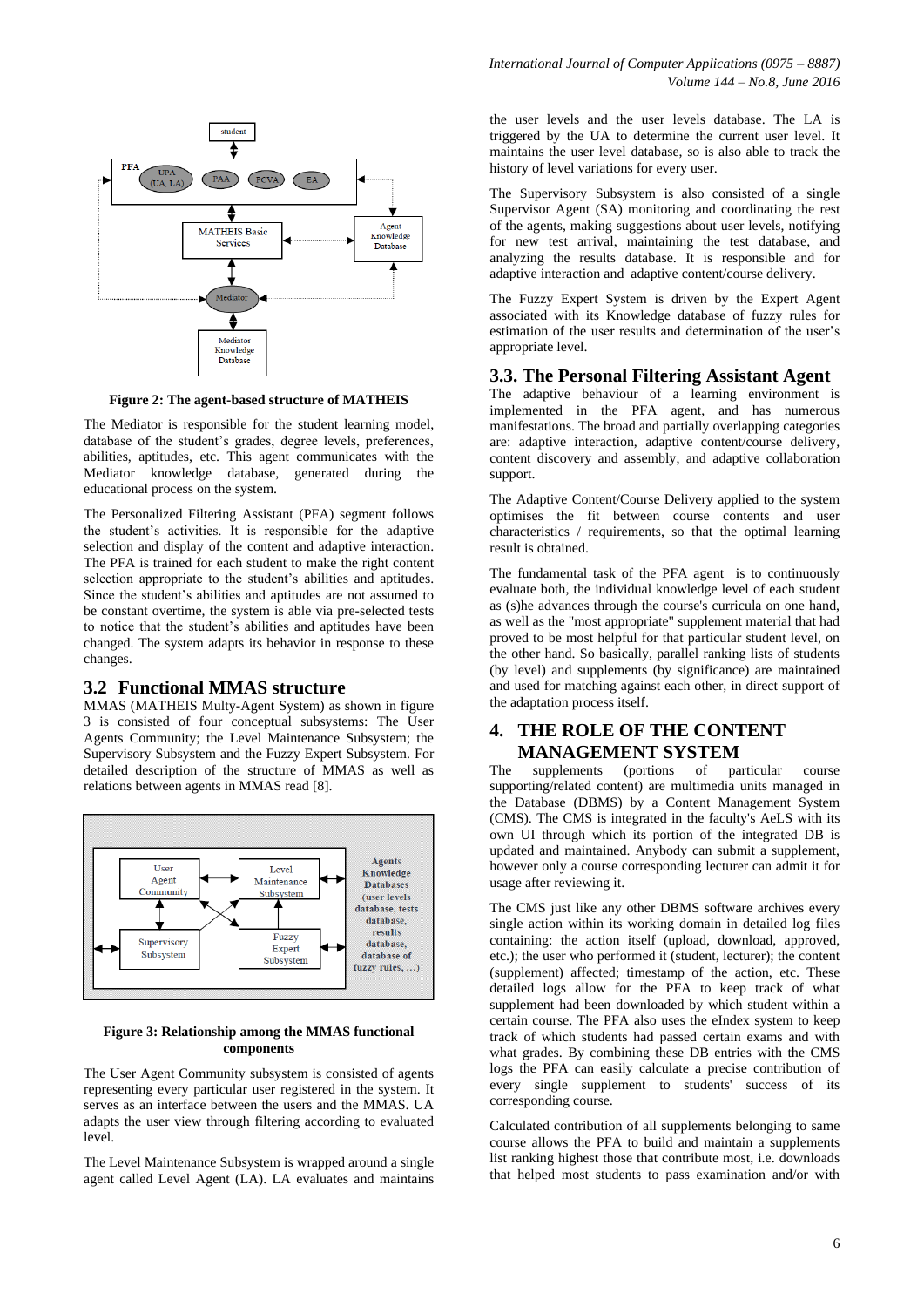highest grades. The rank lists for all courses are updated on semestral basis - after the semestral exams.

As being said, students are also evaluated periodically through test examination and ranked accordingly. Adaptation is then implemented with an algorithm which basically suggests higher ranked supplements set to lower ranking students, and more relaxed content to higher ranking students.

## **5. THE ROLE OF THE FUZZY EXPERT SYSTEM**

In order to be able to adapt supplements' curricula to the student, the PFA has to evaluate student's skill level periodically by test examination. The nature of the level estimation process requires a fuzzy approach, which is the job of the Fuzzy Expert System.

Namely, in the problem solving process not only the final result is important. Thus, often is not enough to esteem the test solution as true or false, but also partial truth of the solution needs to be considered. Additional problem is the different ways of representing same result. Things become more complicated when tests are consisted of more than single task, so the estimation of the test depend on all tasks' solutions.

Fuzzy logic is particularly applicable to the individual student level estimation since problems of partial truth are very common in the real world. It is a kind of generalization of the two-element Boolean logic with values between 0 and 1. Fuzzy subset P of a set S is defined as mapping  $f : S \rightarrow [0,1]$ where the second element of the ordered pairs  $(x,t)$ :  $x \in S$ ,  $t \in$ [0,1] obtained from the mapping represents the degree of membership in the subset P, or the degree of truth of the statement "x is in P". The set S is referred to as universe of discourse, and f is a membership function of P.

In the PFA context, the universe of discourse S is consisted of tests T for user skills estimation. A test is represented as a questionnaire of *n* tasks, where for each task several solutions are proposed, only one of which is correct. This means that a test can be viewed as an *n*-dimensional vector of tasks  $T=(t_1, t_2, \ldots, t_n)$ *..., tn*), and the solution of the test as an n-dimensional vector of results  $R=(r_1, ..., r_n)$ , where  $r_i \in \{0,1\}$  and  $r_i=1$  means correct user reply and  $r_i=0$  means incorrect result. For every task in the test a weighting factor *k* is assigned, where the condition  $k_1 + k_2 + ... + k_n = n$  must be satisfied. Without losing generality it can be assumed that *m* correct results  $(m \le n)$ appear at the first m places in both vectors T and R. Two membership functions can be defined:

*solved*(T) =  $(k_1 + k_2 + ... + k_m) / n$ , mistaken(T) = 1- *solved*(T)

where T $\in$ S, *m* is the number of accurate results,  $k_i$  ( $1 \le i \le m$ ) is the weighting factor of the *i*-th task, and *n* is the number of tasks.

For the level computation two membership functions are also defined:  $high(L) = L$ ,  $low(L) = 1 - L$ , where L $\in [0,1]$ . Only two simple rules will be presented in the knowledgebase of the Fuzzy Expert System:

> rule R1 : if t is *solved* then l is *high* and rule R2 : if t is *mistaken* then l is *low*

where t is an input variable taking values from S, and l is the output variable.

After the fuzzification process, i.e. applying the *solved* and *mistaken* functions on a test t done by the user, the degree of truth for the input variable t is computed. Afterwards,

PRODUCT-SUM inference is applied on both rules so that two output fuzzy subsets for the output variable l are obtained. The PRODUCT-SUM inference is a method of applying the truth value of the premises of every rule to the conclusion part of the corresponding rule, using the PRODUCT function for scaling the output membership function of every rule with the computed truth value of the corresponding premise, and finally applying the SUM function to all output fuzzy subsets assigned to the output variable l, in order to obtain a single output fuzzy subset for l. At the end, in order to obtain a single crisp value representing the fuzzy subset a defuzzification process is applied on the fuzzy output subset assigned to l. The Maximum method is used for defuzzification. The fuzzy logic controller first identifies the scaled membership function with the greatest degree of membership and then determines the typical numerical value for that membership function.

## **6. CONCLUSION**

An Integrated Intelligent University Information System - IABUIS consisted of the default administrative modules as well as of the formal e-Learning System (eLS) is upgraded with an adaptation functionality in support to steeper student learning curves. The novel integrated system can be considered as an Adaptive e-Learning System (AeLS).

The structure of the AeLS is now consisted of the following three - an eIndex (for student files administration), an eLS (for formal course coverage with learning material) and an additionally integrated CMS (Content Management System) for hosting additional low-budget multimedia supplements. On data-level they all share an integrated Database.

The AeLS introduces an adaptive approach to every individual student, by inferring which supplement (unit or set) is most suitable to support his/her further learning activities. Namely, the core of the AeLS is an existing agent-based interactive context (MMAS) which defines additional roles to the Expert Agent to perform: ranking of the available supplements within a certain course by determining their individual impact (and thus usefulness); fuzzy-based ranking of the students currently enrolled in the course; and configurable (possibly fuzzy-based) matching of the two in order to perform the best possible suggestion of supplement(s) to every single student to ensure steeper learning curve.

All the fuzzy processing and inference is performed by the PFA module and already shows positive results and acceptance by the student community. Further advancement is being worked on and expected as improvement in the adaptation algorithm, as well as in the fuzzy reasoning for the suggestions inference.

## **7. REFERENCES**

- [1] Cronbach, L.J., & Snow, R.E. 1977 Aptitudes and Instructional Methods: A handbook for research on interactions, New York: Irvington.
- [2] Brusilovsky, P. 1999 "Adaptive hypermedia: from intelligent tutoring systems to web-based education", Künstliche Intelligenz, No. 4, pp 19-25.
- [3] Brusilovsky, P. 2001 "Adaptive hypermedia", User Modeling and User Adapted Interaction, Vol. 11, No. 1/2, pp 87-110.
- [4] Brusilovsky, P., and Peylo, C. 2003 "Adaptive and intelligent web-based educational systems", International Journal of Artificial Intelligence in Education, No. 13, pp 156-169.